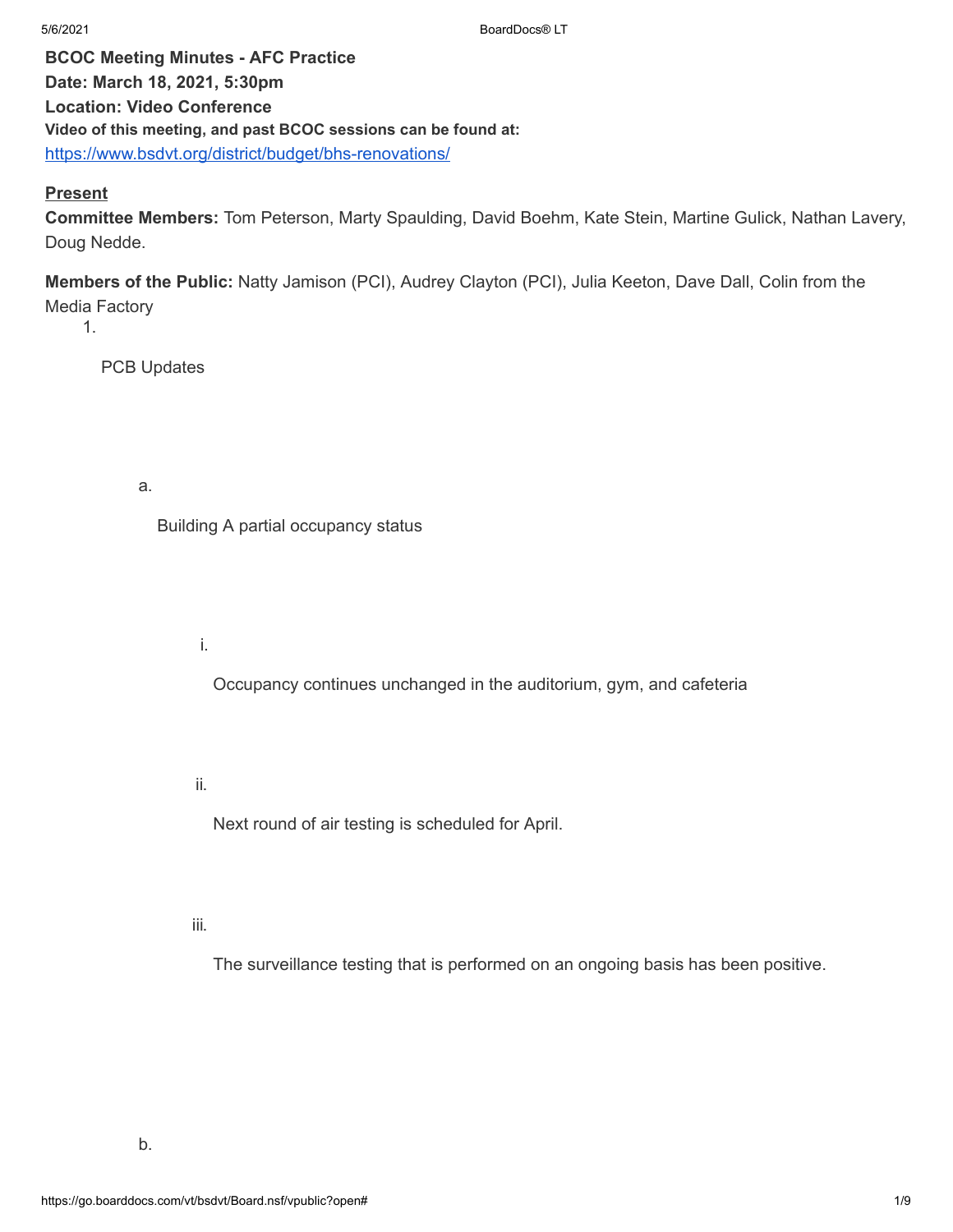i.

Results received so far are limited to the concrete slabs. Testing to determine how far PCB contamination has penetrated. ATC and F&O are analyzing the results now. They do vary significantly. There are areas where the slabs will have to be ground down between  $\frac{1}{4}$  and  $\frac{3}{4}$ ". This work will inform the pilot project.

#### c.

Soil sampling status

i.

Feedback from the State is still not in. Additional clarification will be required to determine full horizontal and vertical extent of contamination.

ii.

Is not anticipated to impact schedule.

d.

Pilot project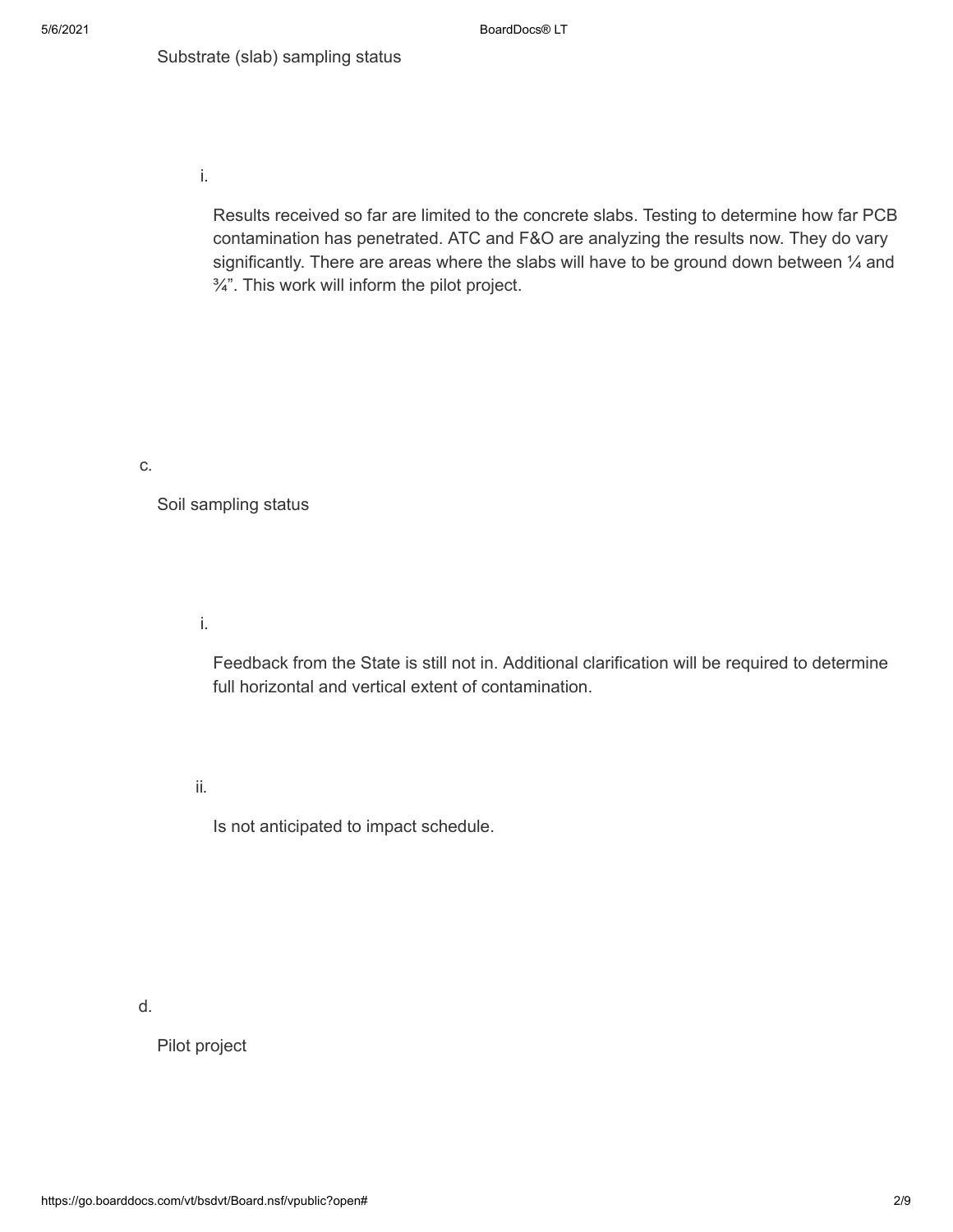i.

Completing specs and bidding the work is the major focus at this point.

ii.

We hope this process will bear results in August.

iii.

Martine Gulick (MG): The pilot project has multiple phases, correct? It almost seems as though 3 years in Macy's won't be enough. Marty Spaulding (MS): the August goal date does give time for all three potential phases of the pilot project. The goal is to begin work on the renovation project in October.

iv.

Doug Nedde: is it possible to seal the concrete instead of grinding it down? Tom Peterson (TP): We may be able to encapsulate in some areas, but others won't be legally allowable. MS: that will also incur O&M costs which need to be considered.

v.

Nathan Lavery (NL): We'll have to be prepared to message both positive and negative outcomes of this pilot project. MS: And we should prep the various parties as we come closer to a decision. "If the results are x, we'll do this. If they are Y, we'll do this". Russ Elek (RE) has been attending the project meetings and is up to date as far as preparing for messaging this.

2.

Value Management Review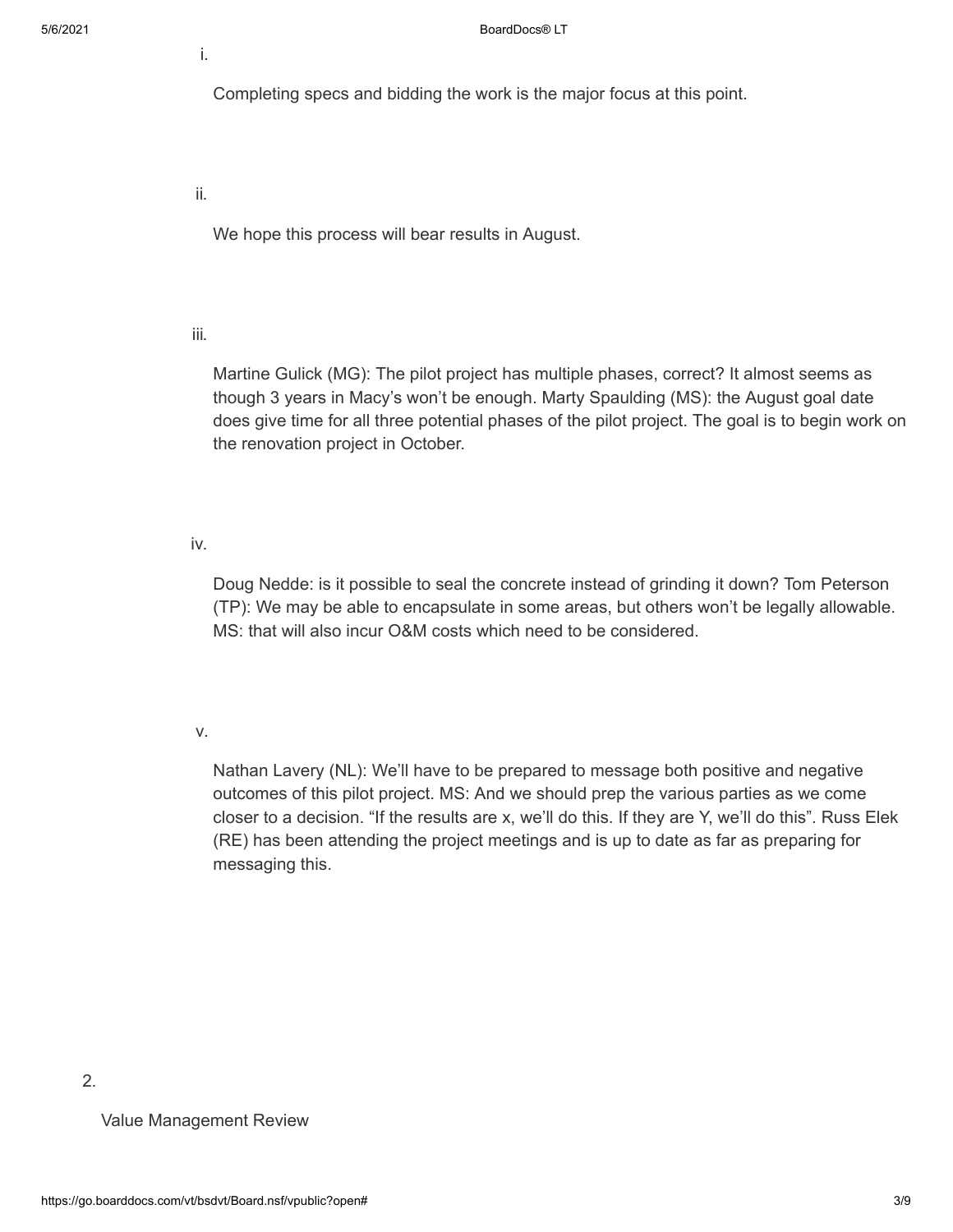a.

Goal is to maintain the budget established in April 2020. MS and TP have reviewed VM options multiple times and have different courses to arrive at the budget. \$73,599,415 is the target. Currently at \$73,884,760, which is within project contingency.

i.

DN: I generally start a project with a 5% contingency and as the project progresses, release more. What is the strategy for using the contingency?

1.

The Owner contingency is 10%. What we are looking at now is the DD contingency, which goes away after bidding.

b.

Review of VM selections

i.

Deduct alternate to move to quartz tile in base bid, but keep Flotex as alternate. Hope to be able to take that alternate if the numbers look good.

ii.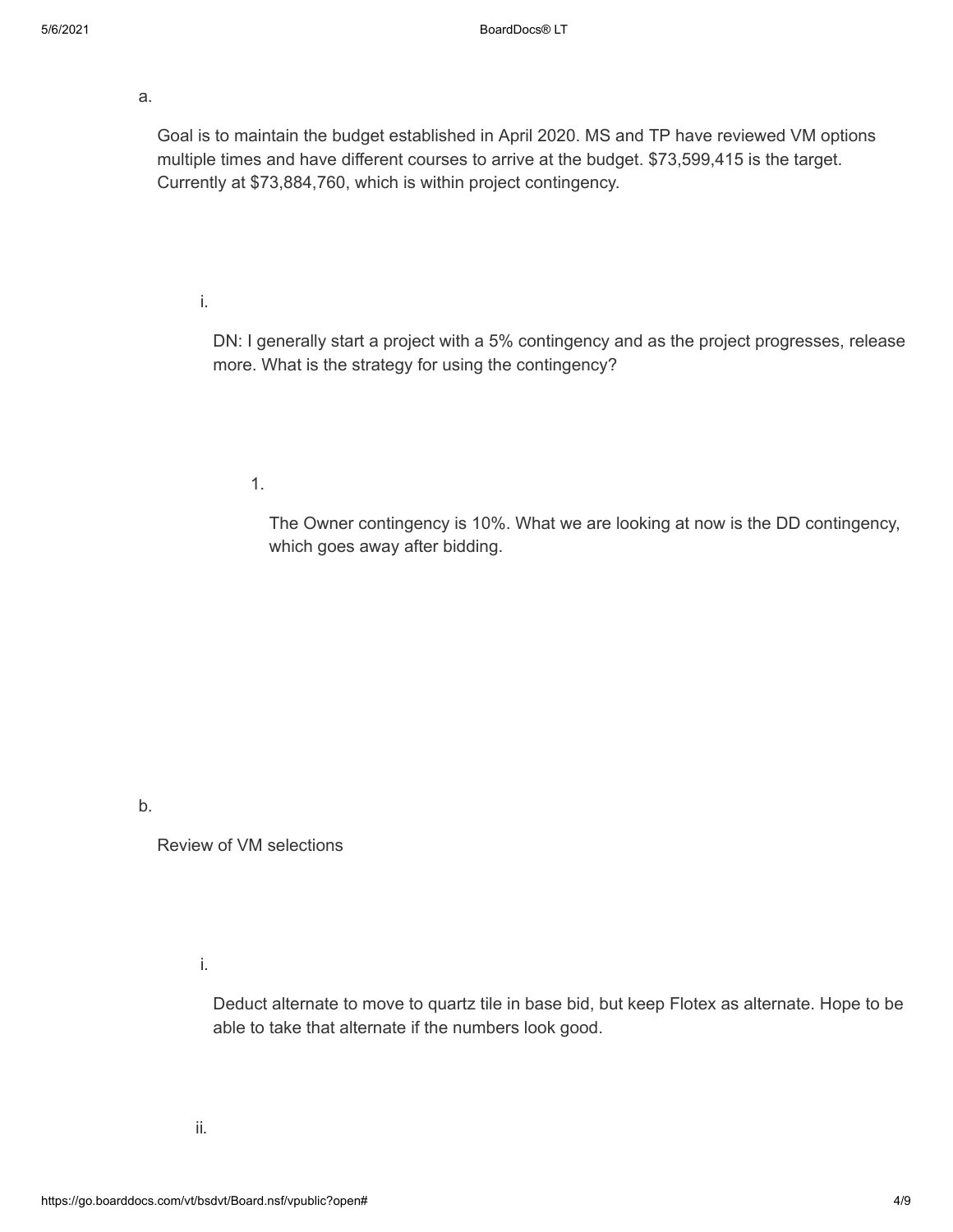5/6/2021 BoardDocs® LT

Add alternate 1: the auxiliary gym, valued at \$2,945,745. Clearly can't afford that at this point, but we will leave it in as a bid alternate.

iii.

Same for AA 3 - the bike parking canopy. \$111,000 value, maintained as an add alternate.

iv.

AA9 will also be maintained as an add alternate.

v.

The demolition of E building will likely also be included as an add alternate.

vi.

Nearly everything related to F building has been eliminated.

vii.

The alternate to eliminate the over-built connector between A level 4 and B level 2: This is instrumental in the building circulation, and would isolate the IT department.

1.

What happens if the IT department moves in the future? It would still be a great location for other programs.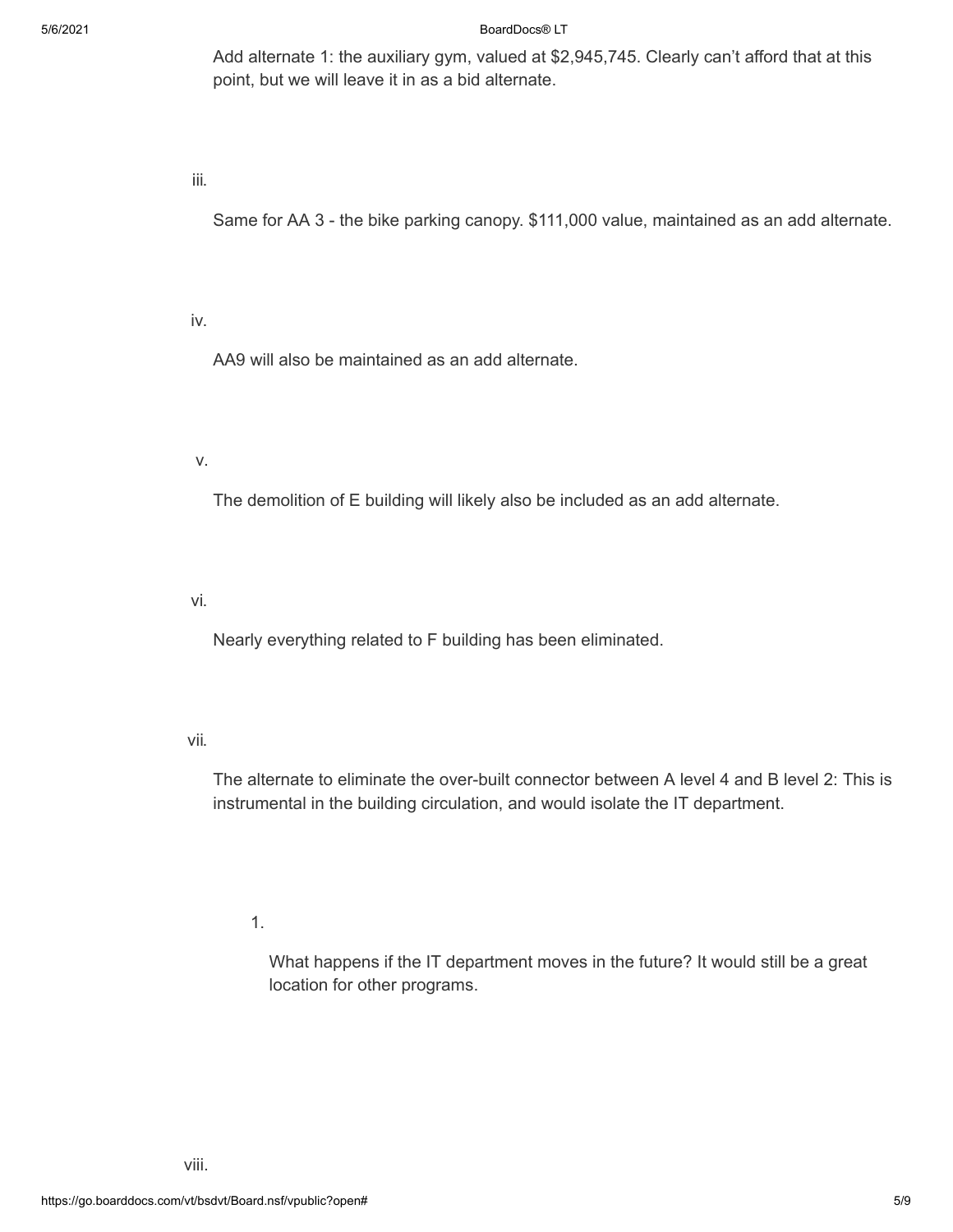c.

**Discussion** 

i.

MS: Some items such as the utility upgrades, have been pulled out of the project but will be done with capital funds.

### ii.

Kate Stein (KS): If we can't build the auxiliary gym for instance, will the storm water infrastructure support that later construction? Or if it never happens, are we over building the wetlands? MS: They are currently designed to accommodate the auxiliary gym, and we would lose most of the savings by redesigning the wetlands at this point.

### 1.

MS: the wetlands are also designed to meet the upcoming 3 acre rule. TP: there may also be some state funding to help schools with this work. We may also have some incentives from BED, although we aren't sure what those will come in at yet.

### 2.

MG: I'd love to do fundraising for the auxiliary gym, but we can't really start that until the building is definitely moving forward.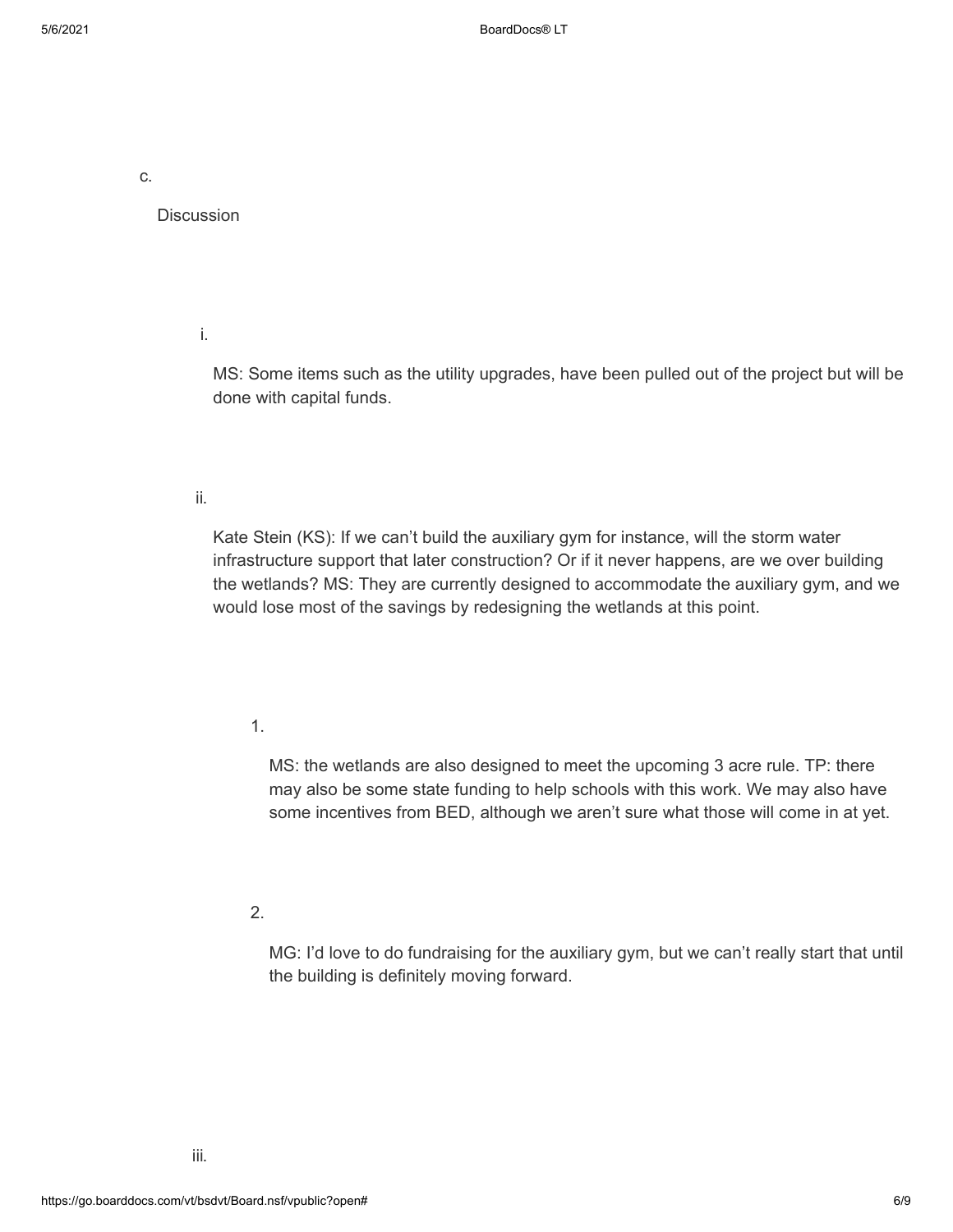5/6/2021 BoardDocs® LT

DN: the State just announced that they have \$20-30m for environmentally challenged sites. Is anyone working with the state to access any funds?

1.

We have good advocates, but no clear movement to date.

iv.

David Boehm (DB): The current recommended budget includes the overbuilt connect between A and B? TP: Yes.

v.

NL: I am comfortable with the budget as it stands now. Presentation will be very important. Do we want to reduce the contingency at this point to make the budget and estimate align? That may help the community understand.

# vi.

TP, NL, and MS will return to the budget with these cuts in place, and make sure the figures line up appropriately.

vii.

MG: when you bring this to the board, you should clearly show the contingencies.

viii.

TP and MS shared the DD estimate worksheet which incorporates the deducts from both the cost of work, and the below the line costs.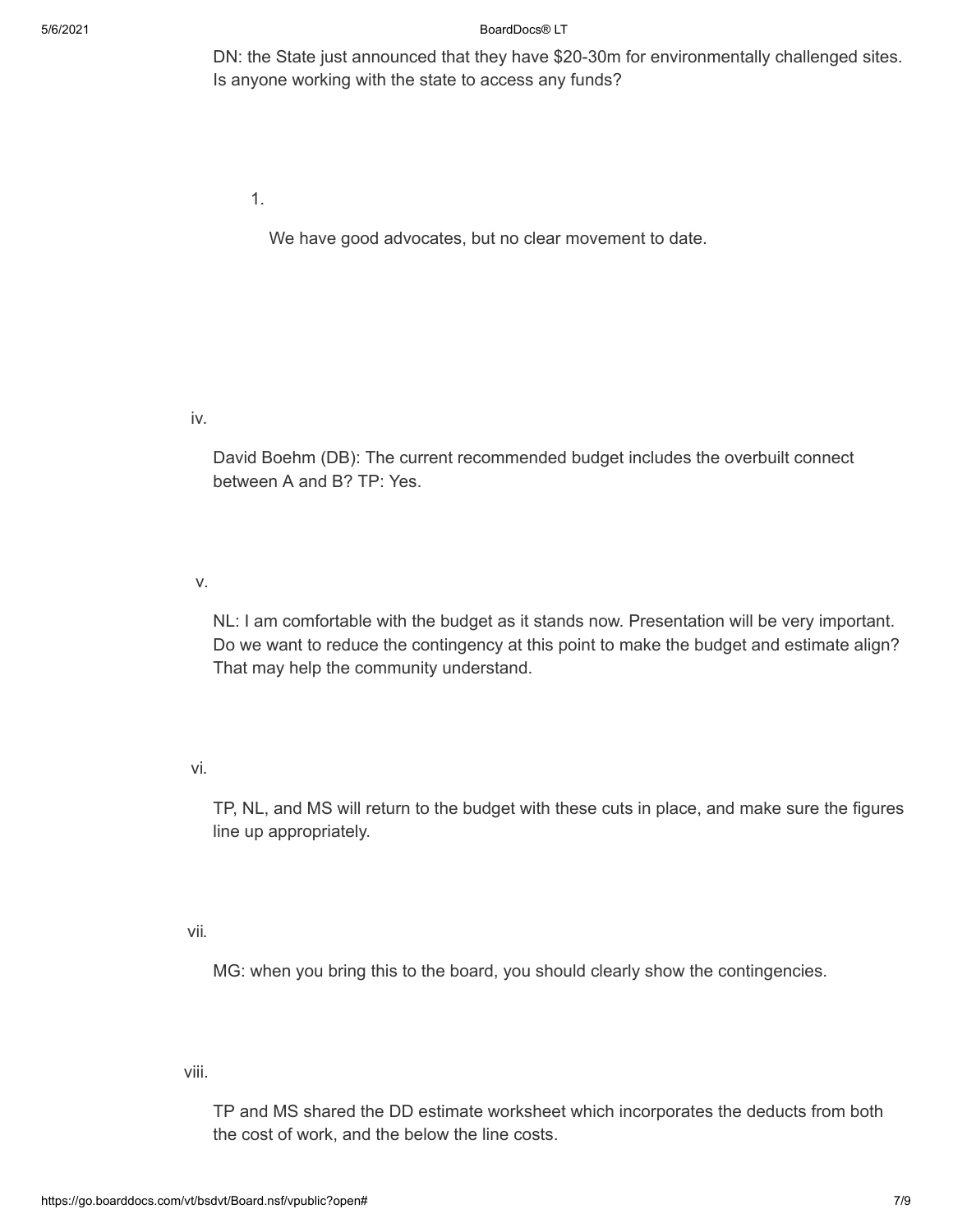ix.

DB: I'm concerned about reducing contingency since we've come in over budget at almost every turn. The bids need to be within the budget. DN: I'd be very comfortable with a 10- 12% contingency at this point.

d.

Decisions / Recommendations

i.

TP: the earliest we could get in front of the Board of Finance is April 12, which would mean meeting with the BSD board of commissioners prior to that. The next meeting is April 6th.

ii.

KS: Motion to approve this budget: "I would like to accept the DD estimate worksheet, having incorporated the fact that TP, MS, and NL will prepare the budget as we discussed tonight, to bring to the school board". MG seconded. DB: I agree it should be contingent on getting the cleaned up worksheets.

iii.

All voted "Aye".

iv.

MG: You should apply to get on the school board agenda as soon as you're able.